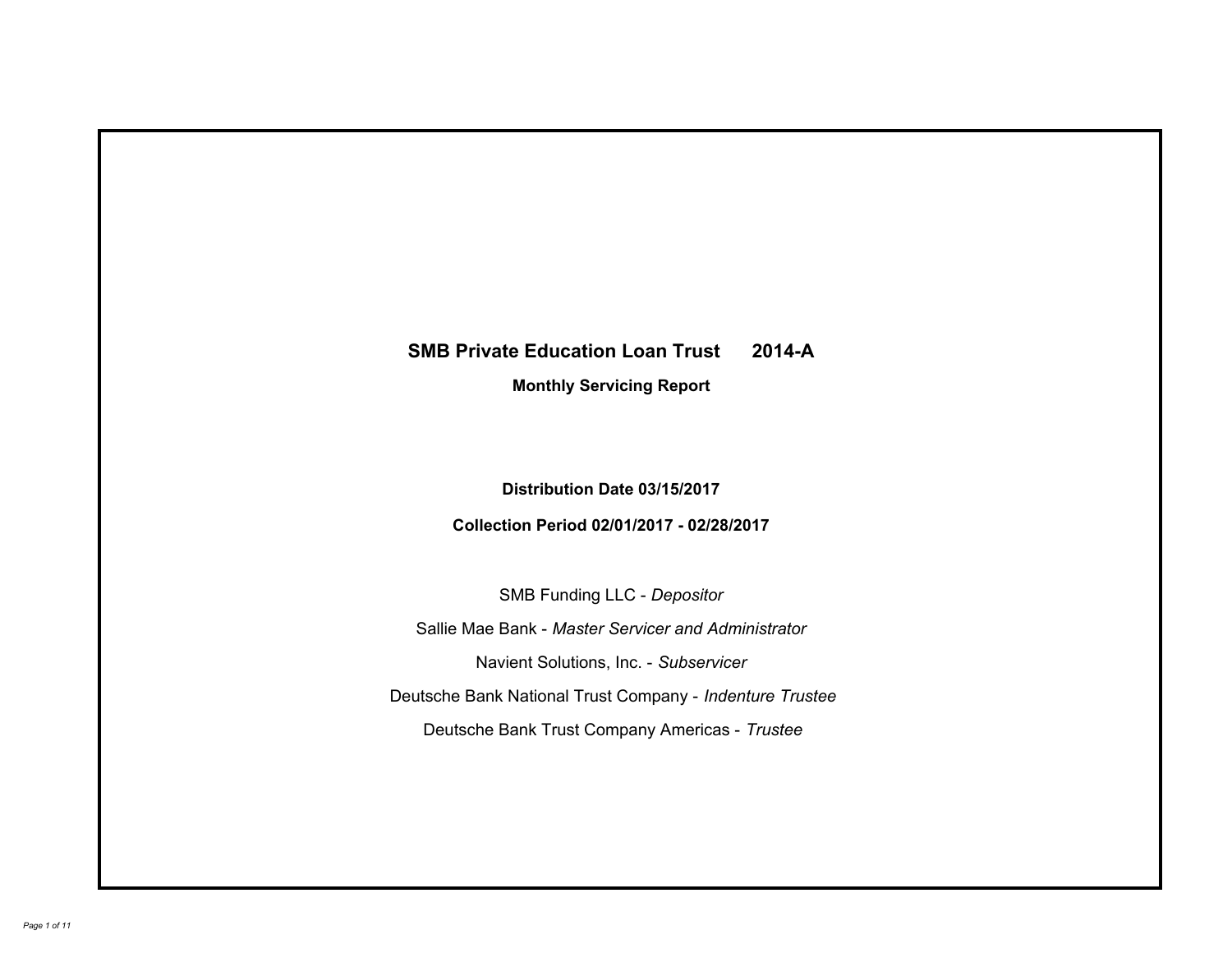|  | <b>Deal Parameters</b> |  |
|--|------------------------|--|
|  |                        |  |

| Α            | <b>Student Loan Portfolio Characteristics</b>   |                   | 08/07/2014       | 01/31/2017       | 02/28/2017       |
|--------------|-------------------------------------------------|-------------------|------------------|------------------|------------------|
|              | <b>Principal Balance</b>                        |                   | \$361,523,983.59 | \$295,451,774.73 | \$291,676,371.00 |
|              | Interest to be Capitalized Balance              |                   | 17,313,307.43    | 10,608,565.47    | 10,023,172.61    |
|              | Pool Balance                                    |                   | \$378,837,291.02 | \$306,060,340.20 | \$301,699,543.61 |
|              | Weighted Average Coupon (WAC)                   |                   | 7.81%            | 7.98%            | 7.98%            |
|              | Weighted Average Remaining Term                 |                   | 138.29           | 143.19           | 143.46           |
|              | Number of Loans                                 |                   | 33,555           | 26,778           | 26,424           |
|              | Number of Borrowers                             |                   | 26,651           | 21,033           | 20,764           |
|              | Pool Factor                                     |                   |                  | 0.807893910      | 0.796382908      |
|              | Since Issued Total Constant Prepayment Rate (1) |                   |                  | 6.78%            | 6.85%            |
| В            | <b>Debt Securities</b>                          | <b>Cusip/Isin</b> | 02/15/2017       |                  | 03/15/2017       |
|              | A1                                              | 784456AA3         | \$9,942,840.03   |                  | \$4,825,641.78   |
|              | A <sub>2</sub> A                                | 784456AB1         | \$68,000,000.00  |                  | \$68,000,000.00  |
|              | A2B                                             | 784456AC9         | \$68,000,000.00  |                  | \$68,000,000.00  |
|              | A <sub>3</sub>                                  | 784456AD7         | \$50,000,000.00  |                  | \$50,000,000.00  |
|              | В                                               | 784456AE5         | \$36,000,000.00  |                  | \$36,000,000.00  |
|              | C                                               | 784456AF2         | \$42,000,000.00  |                  | \$42,000,000.00  |
|              |                                                 |                   |                  |                  |                  |
| $\mathsf{C}$ | <b>Certificates</b>                             | <b>Cusip/Isin</b> | 02/15/2017       |                  | 03/15/2017       |
|              |                                                 |                   |                  |                  |                  |
|              | <b>Excess Distribution</b>                      | 784456105         | \$100,000.00     |                  | \$100,000.00     |
| D            | <b>Account Balances</b>                         |                   | 02/15/2017       |                  | 03/15/2017       |
|              | Reserve Account Balance                         |                   | \$958,735.00     |                  | \$958,735.00     |
|              |                                                 |                   |                  |                  |                  |
| Е            | <b>Asset / Liability</b>                        |                   | 02/15/2017       |                  | 03/15/2017       |
|              | Overcollateralization Percentage *              |                   | 24.22%           |                  | 24.82%           |
|              | Specified Overcollateralization Amount *        |                   | \$91,818,102.06  |                  | \$90,509,863.08  |
|              | Actual Overcollateralization Amount *           |                   | \$74,117,500.17  |                  | \$74,873,901.83  |

\* Based on the Rated debt securities (Class A and Class B Bonds)

(1) Since Issued Total CPR calculations found in monthly servicing reports issued on or prior to September 15, 2015 originally included loans that were removed from the pool by the sponsor because they became ineligible for the pool between the cut-off date and settlement date. On October 5, 2015, Since Issued Total CPR calculations were revised to exclude these loans and all prior monthly servicing reports were restated. For additional information, see 'Since Issued CPR Methodology' found on page 11 of this report.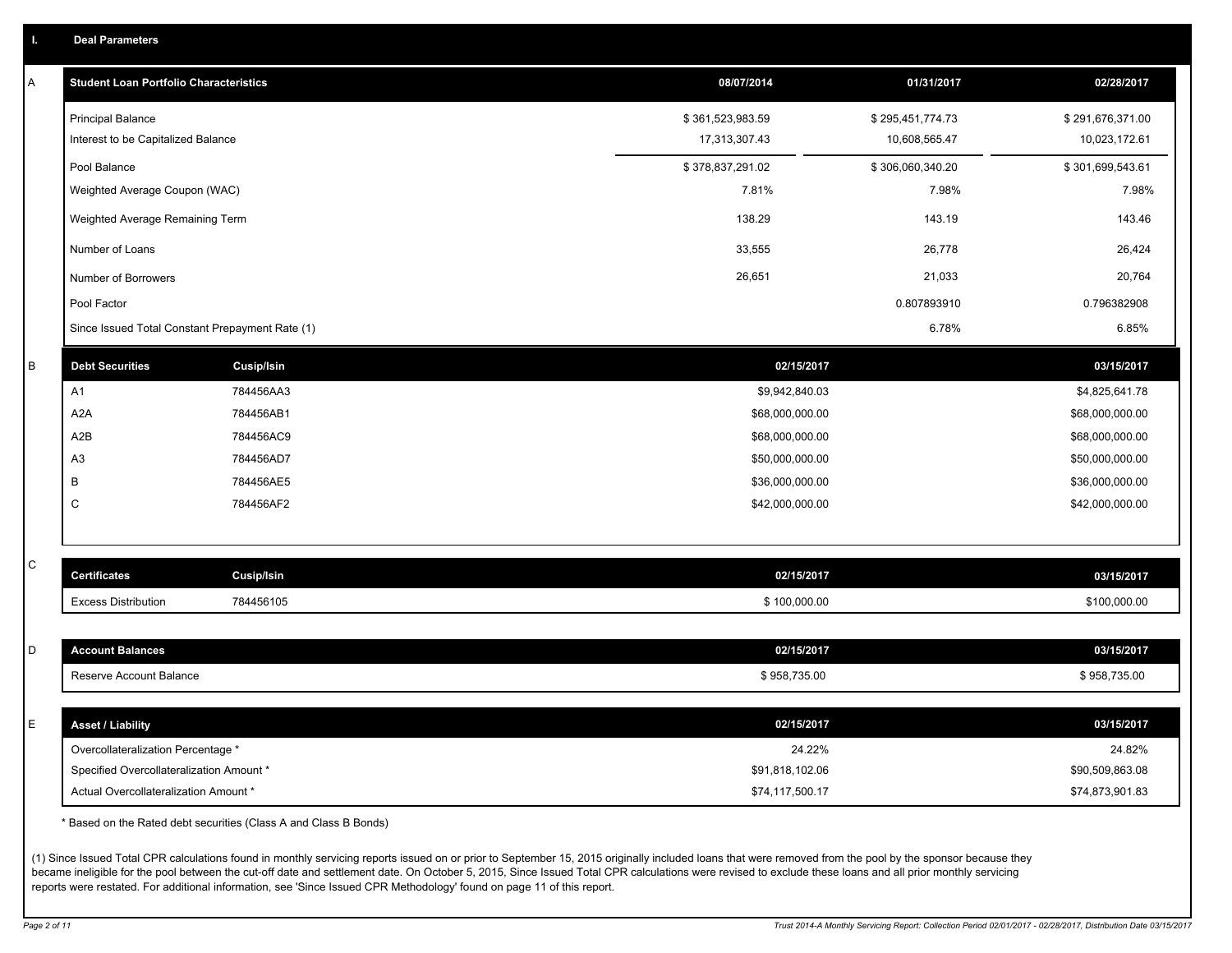### **II. 2014-A Trust Activity 02/01/2017 through 02/28/2017**

| Α | <b>Student Loan Principal Receipts</b>                           |                |
|---|------------------------------------------------------------------|----------------|
|   | <b>Borrower Principal</b>                                        | 4,576,238.14   |
|   | <b>Consolidation Activity Principal</b>                          | 0.00           |
|   | Seller Principal Reimbursement                                   | 0.00           |
|   | Servicer Principal Reimbursement                                 | 0.00           |
|   | Delinquent Principal Purchases by Servicer                       | 0.00           |
|   | <b>Other Principal Deposits</b>                                  | 0.00           |
|   | <b>Total Principal Receipts</b>                                  | \$4,576,238.14 |
| В | <b>Student Loan Interest Receipts</b>                            |                |
|   | Borrower Interest                                                | 1,372,984.00   |
|   | <b>Consolidation Activity Interest</b>                           | 0.00           |
|   | Seller Interest Reimbursement                                    | 0.00           |
|   | Servicer Interest Reimbursement                                  | (3,044.14)     |
|   | Delinquent Interest Purchases by Servicer                        | 0.00           |
|   | <b>Other Interest Deposits</b>                                   | 12,214.26      |
|   | <b>Total Interest Receipts</b>                                   | \$1,382,154.12 |
| C | <b>Recoveries on Realized Losses</b>                             | \$13,207.78    |
| D | <b>Investment Income</b>                                         | \$2,337.16     |
| Е | <b>Funds Borrowed from Next Collection Period</b>                | \$0.00         |
| F | <b>Funds Repaid from Prior Collection Period</b>                 | \$0.00         |
| G | Loan Sale or Purchase Proceeds                                   | \$0.00         |
| н | <b>Initial Deposits to Collection Account</b>                    | \$0.00         |
|   | <b>Excess Transferred from Other Accounts</b>                    | \$0.00         |
| J | <b>Borrower Benefit Reimbursements</b>                           | \$0.00         |
| κ | <b>Gross Swap Receipt</b>                                        | \$0.00         |
| L | <b>Other Deposits</b>                                            | \$0.00         |
| М | <b>Other Fees Collected</b>                                      | \$0.00         |
| N | <b>AVAILABLE FUNDS</b>                                           | \$5,973,937.20 |
| O | Non-Cash Principal Activity During Collection Period             | \$800,834.41   |
| P | Aggregate Purchased Amounts by the Depositor, Servicer or Seller | \$0.00         |
| Q | Aggregate Loan Substitutions                                     | \$0.00         |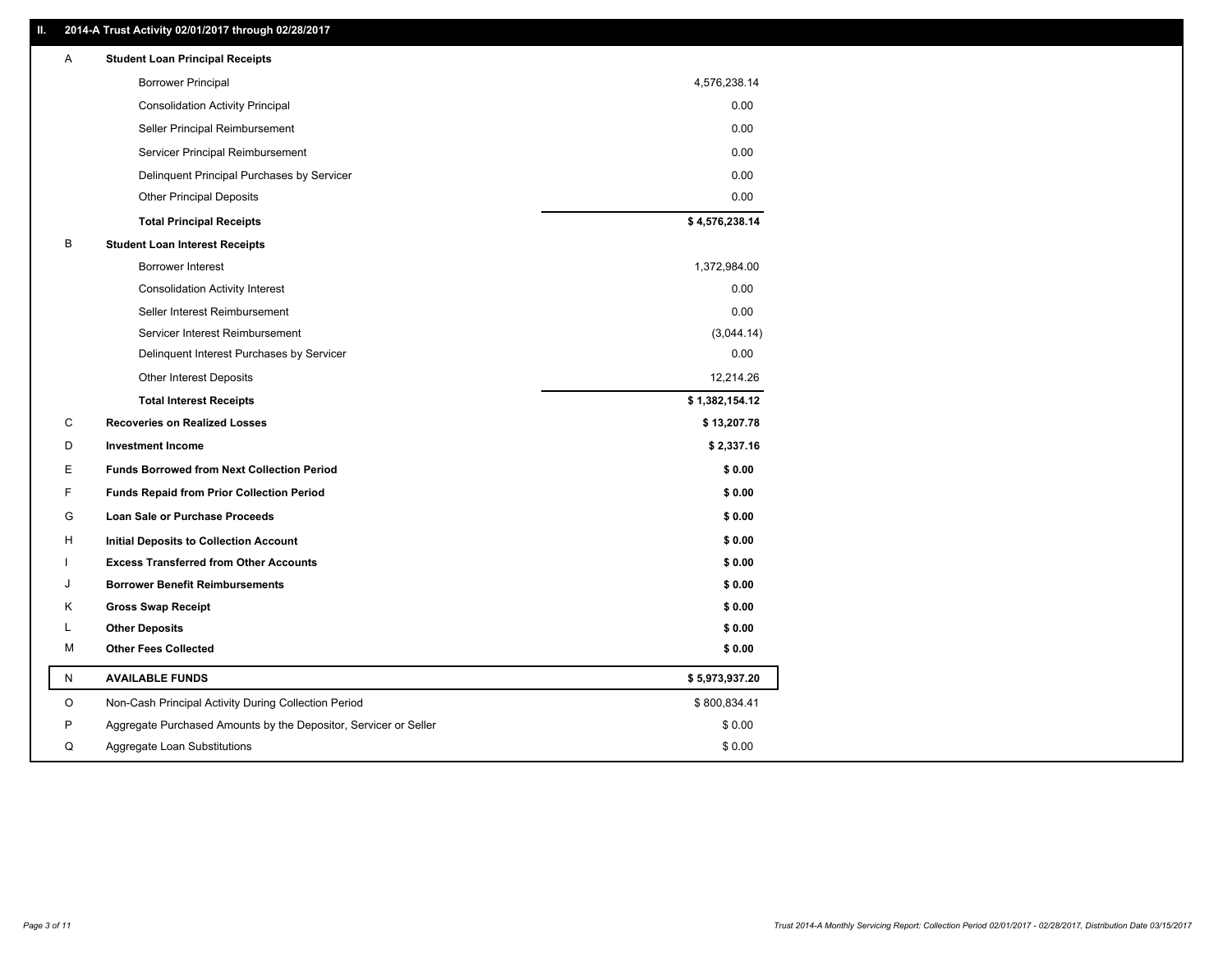|                   |                         |                   | 02/28/2017 |           |                  | 01/31/2017     |                          |         |           |                  |                |
|-------------------|-------------------------|-------------------|------------|-----------|------------------|----------------|--------------------------|---------|-----------|------------------|----------------|
|                   |                         | Wtd Avg<br>Coupon | # Loans    | Principal |                  | % of Principal | <b>Wtd Avg</b><br>Coupon | # Loans | Principal |                  | % of Principal |
| INTERIM:          | IN SCHOOL               | 9.08%             |            | 1,444     | \$17,613,546.52  | 5.838%         |                          | 9.09%   | 1,575     | \$19,224,052.27  | 6.281%         |
|                   | <b>GRACE</b>            | 9.06%             |            | 544       | \$6,672,424.10   | 2.212%         |                          | 9.07%   | 568       | \$6,863,697.21   | 2.243%         |
|                   | <b>DEFERMENT</b>        | 8.99%             |            | 1,297     | \$15,313,728.06  | 5.076%         |                          | 9.03%   | 1,260     | \$14,989,622.92  | 4.898%         |
| <b>REPAYMENT:</b> | <b>CURRENT</b>          | 7.76%             |            | 21,592    | \$242,218,125.70 | 80.285%        |                          | 7.73%   | 21,543    | \$240,651,363.95 | 78.629%        |
|                   | 31-60 DAYS DELINQUENT   | 8.64%             |            | 349       | \$4,278,627.39   | 1.418%         |                          | 8.67%   | 408       | \$5,239,286.32   | 1.712%         |
|                   | 61-90 DAYS DELINQUENT   | 8.63%             |            | 189       | \$2,298,836.08   | 0.762%         |                          | 8.12%   | 174       | \$2,127,187.15   | 0.695%         |
|                   | 91-120 DAYS DELINQUENT  | 8.53%             |            | 141       | \$1,866,513.78   | 0.619%         |                          | 8.79%   | 124       | \$1,696,689.74   | 0.554%         |
|                   | 121-150 DAYS DELINQUENT | 9.45%             |            | 93        | \$1,070,819.71   | 0.355%         |                          | 9.69%   | 96        | \$1,118,025.07   | 0.365%         |
|                   | 151-180 DAYS DELINQUENT | 9.41%             |            | 69        | \$823,751.51     | 0.273%         |                          | 8.90%   | 75        | \$863,111.17     | 0.282%         |
|                   | > 180 DAYS DELINQUENT   | 9.86%             |            | 42        | \$452,002.27     | 0.150%         |                          | 9.46%   | 60        | \$688,511.20     | 0.225%         |
|                   | <b>FORBEARANCE</b>      | 8.36%             |            | 664       | \$9,091,168.49   | 3.013%         |                          | 8.51%   | 895       | \$12,598,793.20  | 4.116%         |
| <b>TOTAL</b>      |                         |                   |            | 26,424    | \$301,699,543.61 | 100.00%        |                          |         | 26,778    | \$306,060,340.20 | 100.00%        |
|                   |                         |                   |            |           |                  |                |                          |         |           |                  |                |

Percentages may not total 100% due to rounding \*

\*\* Smart Option Interest Only loans and \$25 Fixed Payment loans classified as in repayment whether student borrowers are in school, in grace, in deferment or required to make full principal and interest payments on their l

\*\*\* To conform with company standard reporting these sections now include Princial and Interest Accrued to Capitalize.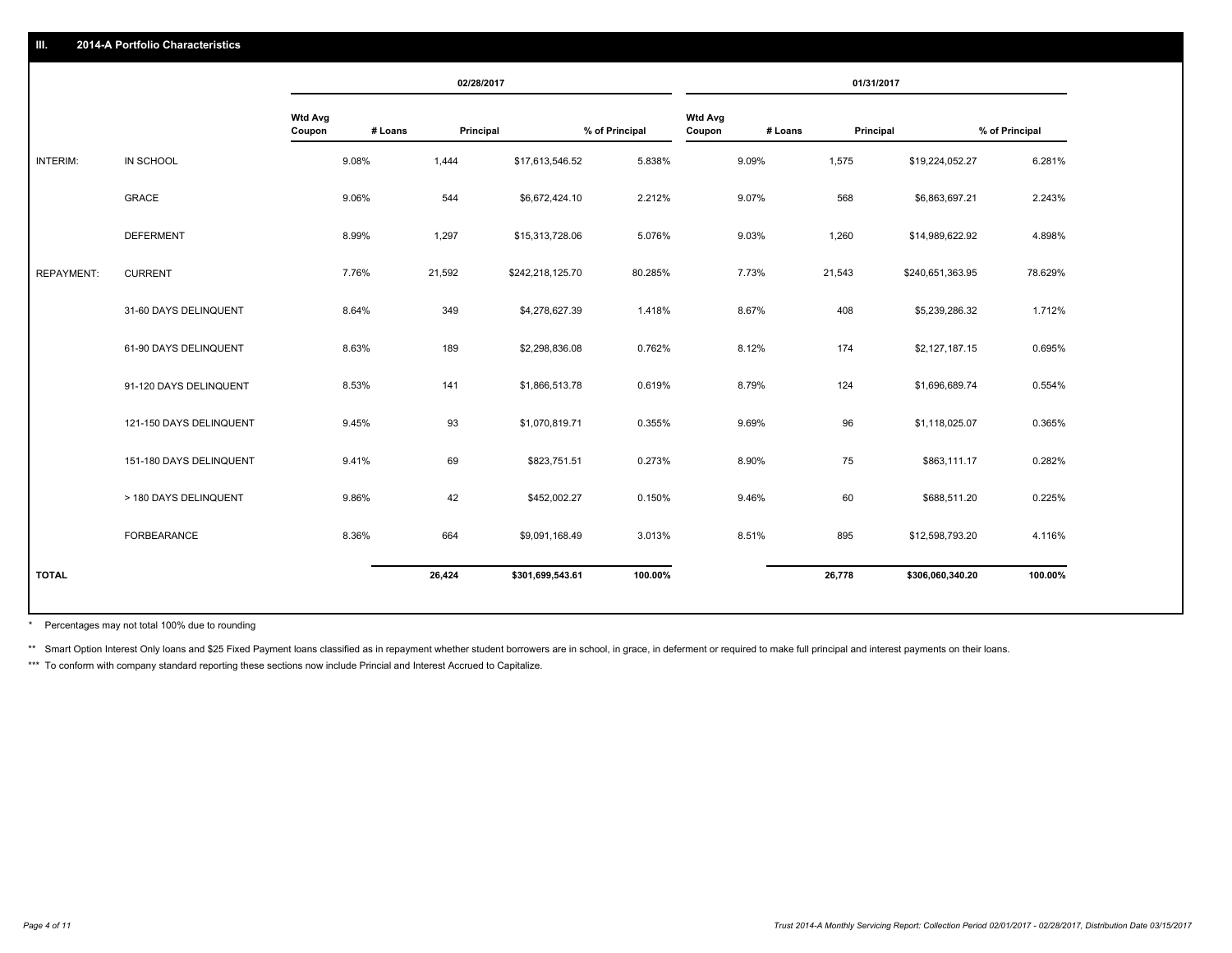|                                                         | 2/28/2017        | 1/31/2017        |
|---------------------------------------------------------|------------------|------------------|
| Pool Balance                                            | \$301,699,543.61 | \$306,060,340.20 |
| Total # Loans                                           | 26,424           | 26,778           |
| <b>Total # Borrowers</b>                                | 20,764           | 21,033           |
| Weighted Average Coupon                                 | 7.98%            | 7.98%            |
| Weighted Average Remaining Term                         | 143.46           | 143.19           |
| Percent of Pool - Cosigned                              | 93.7%            | 93.7%            |
| Percent of Pool - Non Cosigned                          | 6.3%             | 6.3%             |
| Borrower Interest Accrued for Period                    | \$1,777,944.48   | \$1,998,373.73   |
| Outstanding Borrower Interest Accrued                   | \$11,484,047.17  | \$12,199,560.39  |
| Gross Principal Realized Loss - Periodic                | \$278,704.46     | \$255,764.27     |
| Gross Principal Realized Loss - Cumulative              | \$5,649,822.29   | \$5,371,117.83   |
| Delinquent Principal Purchased by Servicer - Periodic   | \$0.00           | \$0.00           |
| Delinquent Principal Purchased by Servicer - Cumulative | \$0.00           | \$0.00           |
| Recoveries on Realized Losses - Periodic                | \$13,207.78      | \$15,014.79      |
| Recoveries on Realized Losses - Cumulative              | \$253,683.02     | \$240,475.24     |
| Net Losses - Periodic                                   | \$265,496.68     | \$240,749.48     |
| Net Losses - Cumulative                                 | \$5,396,139.27   | \$5,130,642.59   |
| <b>Cumulative Gross Defaults</b>                        | \$5,649,822.29   | \$5,371,117.83   |
| Change in Gross Defaults                                | \$278,704.46     | \$255,764.27     |
| Non-Cash Principal Activity - Capitalized Interest      | \$1,079,561.21   | \$375,082.87     |
| Since Issued Total Constant Prepayment Rate (CPR) (1)   | 6.85%            | 6.78%            |
| Loan Substitutions                                      | \$0.00           | \$0.00           |
| <b>Cumulative Loan Substitutions</b>                    | \$0.00           | \$0.00           |
| <b>Unpaid Master Servicing Fees</b>                     | \$0.00           | \$0.00           |
| <b>Unpaid Sub-Servicing Fees</b>                        | \$0.00           | \$0.00           |
| <b>Unpaid Administration Fees</b>                       | \$0.00           | \$0.00           |
| Unpaid Carryover Master Servicing Fees                  | \$0.00           | \$0.00           |
| <b>Unpaid Carryover Sub-Servicing Fees</b>              | \$0.00           | \$0.00           |
| Note Interest Shortfall                                 | \$0.00           | \$0.00           |

(1) Since Issued Total CPR calculations found in monthly servicing reports issued on or prior to September 15, 2015 originally included loans that were removed from the pool by the sponsor because they became ineligible for the pool between the cut-off date and settlement date. On October 5, 2015, Since Issued Total CPR calculations were revised to exclude these loans and all prior monthly servicing reports were restated. For additional information, see 'Since Issued CPR Methodology' found on page 11 of this report.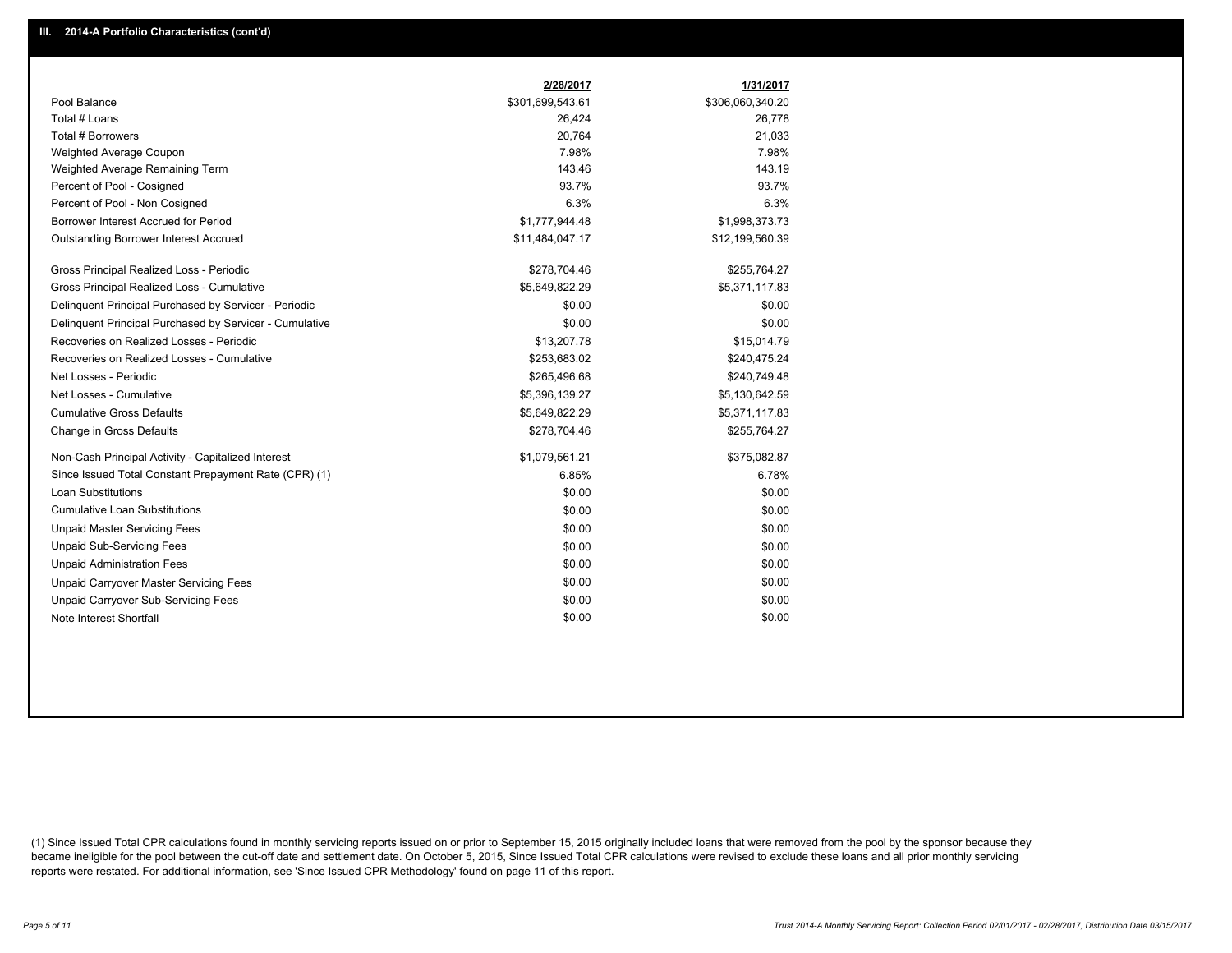## **IV. 2014-A Portfolio Statistics by Loan Program**

|                                                                                                                    | Weighted<br><b>Average Coupon</b> | # LOANS | \$ AMOUNT        | $\frac{9}{6}$ * |
|--------------------------------------------------------------------------------------------------------------------|-----------------------------------|---------|------------------|-----------------|
| - Smart Option Deferred Loans                                                                                      | 8.35%                             | 12,333  | \$137,241,609.33 | 45.489%         |
| - Smart Option Fixed Pay Loans                                                                                     | 8.03%                             | 7,757   | \$105,987,902.10 | 35.130%         |
| - Smart Option Interest-Only Loans                                                                                 | 7.03%                             | 6,334   | \$58,470,032.18  | 19.380%         |
| - Other Loan Programs                                                                                              | 0.00%                             | 0.00    | \$0.00           | 0.000%          |
| <b>Total</b>                                                                                                       | 7.98%                             | 26,424  | \$301,699,543.61 | 100.000%        |
| Prime Indexed Loans -- Monthly Reset Adjustable                                                                    |                                   |         | \$0.00           |                 |
| Prime Indexed Loans -- Monthly Reset Non-Adjustable                                                                |                                   |         | \$0.00           |                 |
| Prime Indexed Loans -- Quarterly Reset Adjustable                                                                  |                                   |         | \$0.00           |                 |
| Prime Indexed Loans -- Quarterly Reset Non-Adjustable                                                              |                                   |         | \$0.00           |                 |
| Prime Indexed Loans -- Annual Reset                                                                                |                                   |         | \$0.00           |                 |
| T-Bill Indexed Loans                                                                                               |                                   |         | \$0.00           |                 |
| <b>Fixed Rate Loans</b>                                                                                            |                                   |         | \$41,642,687.96  |                 |
| <b>LIBOR Indexed Loans</b>                                                                                         |                                   |         | \$260,056,855.65 |                 |
|                                                                                                                    |                                   |         |                  |                 |
| * Note: Percentages may not total 100% due to rounding                                                             |                                   |         |                  |                 |
| To conform with company standard reporting these sections now include Princial and Interest Accrued to Capitalize. |                                   |         |                  |                 |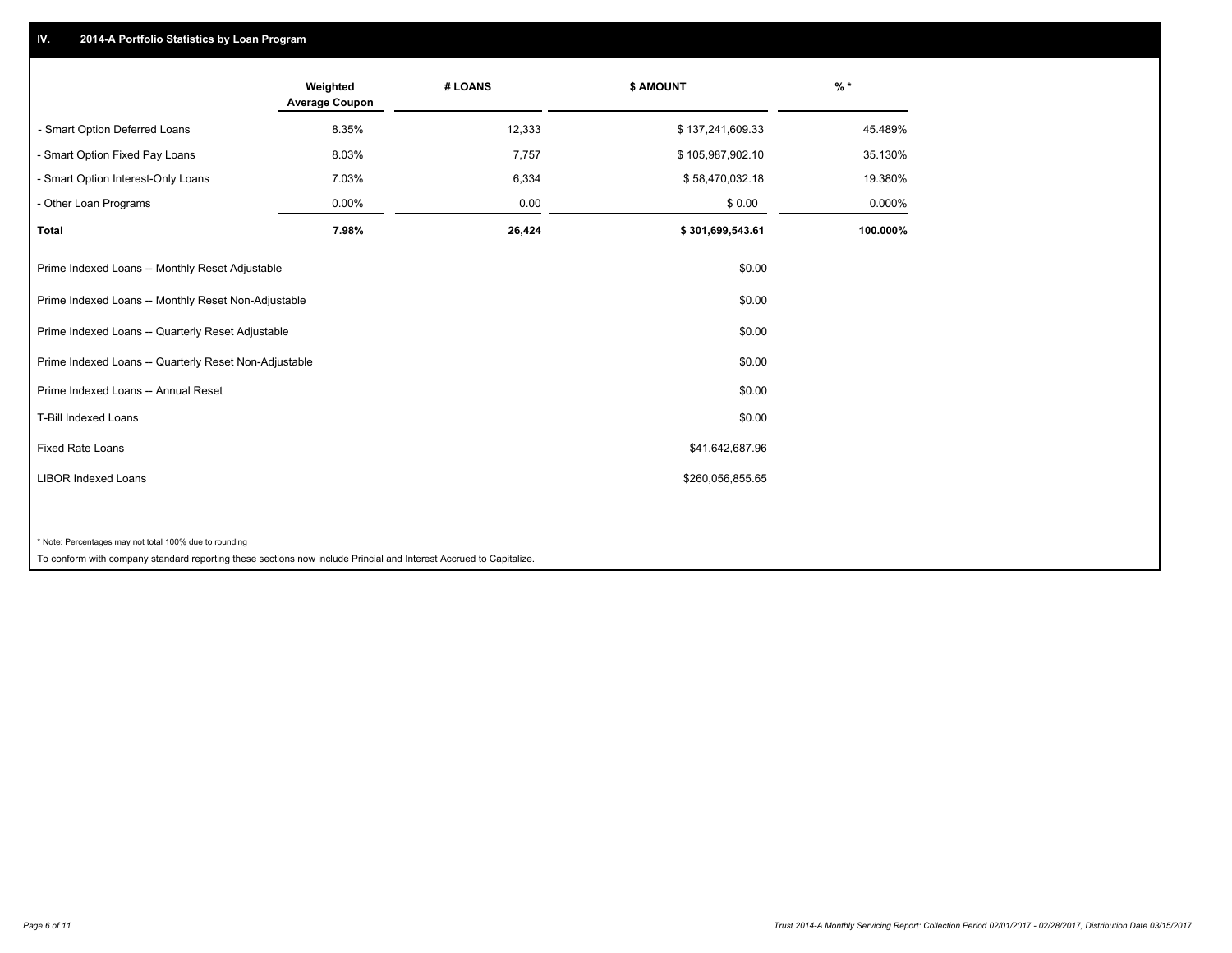| V. |       | 2014-A Reserve Account and Principal Distribution Calculations                                                                                                                                                        |                  |  |
|----|-------|-----------------------------------------------------------------------------------------------------------------------------------------------------------------------------------------------------------------------|------------------|--|
| А. |       | <b>Reserve Account</b>                                                                                                                                                                                                |                  |  |
|    |       | Specified Reserve Account Balance                                                                                                                                                                                     | \$958,735.00     |  |
|    |       | Actual Reserve Account Balance                                                                                                                                                                                        | \$958,735.00     |  |
| В. |       | <b>Principal Distribution Amount</b>                                                                                                                                                                                  |                  |  |
|    | т.    | Class A Notes Outstanding                                                                                                                                                                                             | \$195,942,840.03 |  |
|    | ii.   | Pool Balance                                                                                                                                                                                                          | \$301,699,543.61 |  |
|    | iii.  | First Priority Principal Distribution Amount (i - ii)                                                                                                                                                                 | \$0.00           |  |
|    |       |                                                                                                                                                                                                                       |                  |  |
|    | iv.   | Class A and B Notes Outstanding                                                                                                                                                                                       | \$231,942,840.03 |  |
|    | v.    | First Priority Principal Distribution Amount                                                                                                                                                                          | \$0.00           |  |
|    | vi.   | Pool Balance                                                                                                                                                                                                          | \$301,699,543.61 |  |
|    | vii.  | Specified Overcollateralization Amount                                                                                                                                                                                | \$90,509,863.08  |  |
|    |       | viii. Regular Principal Distribution Amount (iv - v) - (vi - vii)                                                                                                                                                     | \$20,753,159.50  |  |
|    |       |                                                                                                                                                                                                                       |                  |  |
|    | ix.   | Notes Outstanding                                                                                                                                                                                                     | \$273,942,840.03 |  |
|    | Х.    | First Priority Principal Distribution Amount                                                                                                                                                                          | \$0.00           |  |
|    | xi.   | Regular Principal Distribution Amount                                                                                                                                                                                 | \$20,753,159.50  |  |
|    | xii.  | Available Funds (after payment of waterfall items A through J) *                                                                                                                                                      | \$0.00           |  |
|    | xiii. | Additional Principal Distribution Amount (min(ix - x - xi, xiii))                                                                                                                                                     | \$0.00           |  |
|    |       | * Represents 50% of value if the principal balance of the notes is greater than 10% of initial principal balance of the notes or the Class A and Class B note are reduced to 0, otherwise the full<br>value is shown. |                  |  |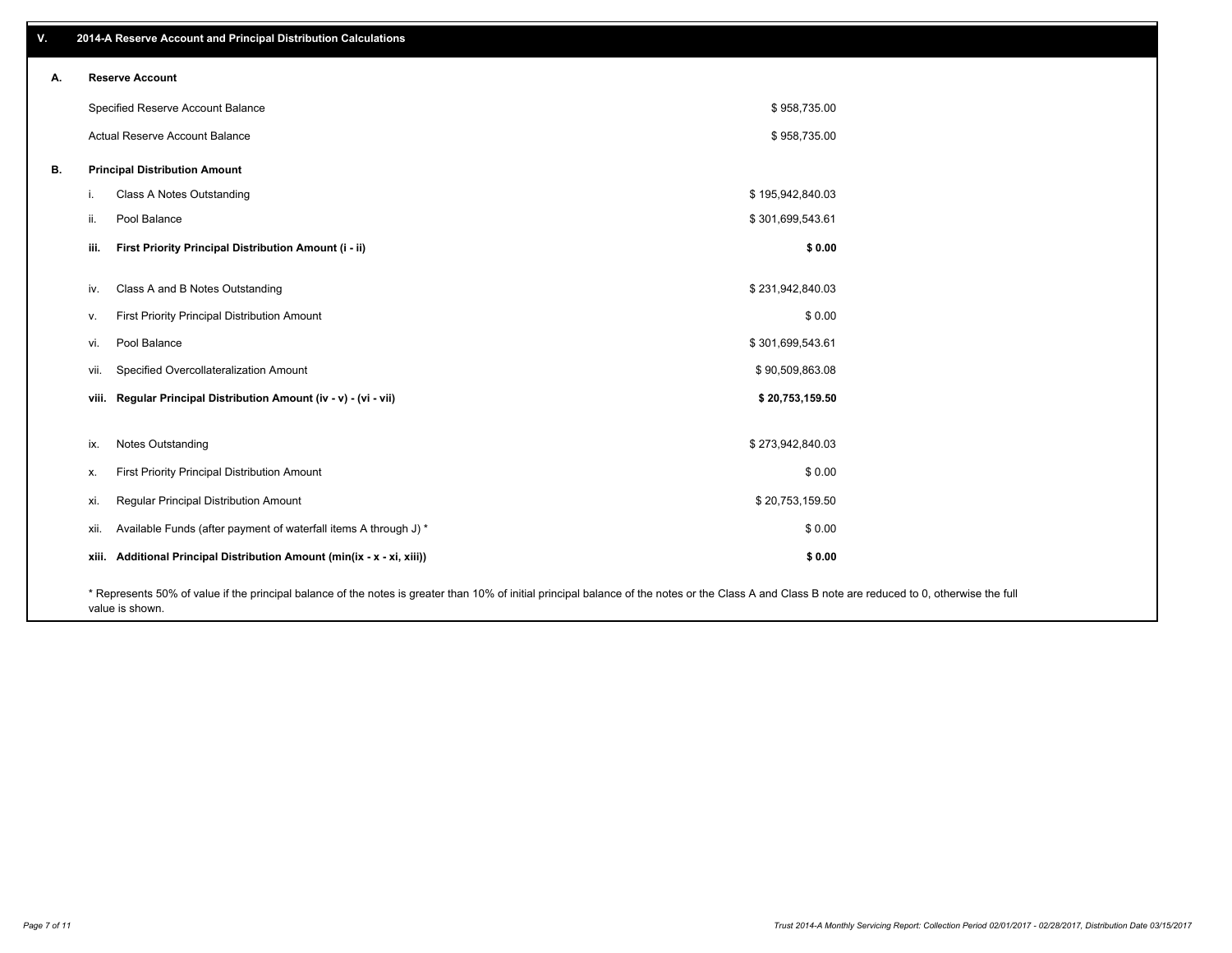| VI. |  | 2014-A Waterfall for Distributions |  |  |  |
|-----|--|------------------------------------|--|--|--|
|-----|--|------------------------------------|--|--|--|

|                                                                                        | Paid             | <b>Funds Balance</b> |
|----------------------------------------------------------------------------------------|------------------|----------------------|
| <b>Total Available Funds</b>                                                           |                  | \$5,973,937.20       |
| <b>Trustee Fees</b><br>Α                                                               | \$0.00           | \$5,973,937.20       |
| B<br>i. Master Servicing Fees                                                          | \$12,363.43      | \$5,961,573.77       |
| ii. Sub-Servicing Fees                                                                 | \$187,729.42     | \$5,773,844.35       |
| $\mathsf C$<br>i. Administration Fees                                                  | \$6,667.00       | \$5,767,177.35       |
| ii. Unreimbursed Administrator Advances plus any Unpaid                                | \$0.00           | \$5,767,177.35       |
| D<br>Class A Noteholders Interest Distribution Amount                                  | \$372,479.10     | \$5,394,698.25       |
| Е<br><b>First Priority Principal Payment</b>                                           | \$0.00           | \$5,394,698.25       |
| F<br>Class B Noteholders Interest Distribution Amount                                  | \$120,000.00     | \$5,274,698.25       |
| G<br><b>Class C Noteholders Interest Distribution Amount</b>                           | \$157,500.00     | \$5,117,198.25       |
| H<br>Reinstatement Reserve Account                                                     | \$0.00           | \$5,117,198.25       |
| $\mathbf{I}$<br>Regular Principal Distribution                                         | \$5,117,198.25   | \$0.00               |
| J<br>i. Carryover Master Servicing Fees                                                | \$0.00           | \$0.00               |
| ii. Carryover Sub-servicing Fees                                                       | \$0.00           | \$0.00               |
| Κ<br>Additional Principal Distribution Amount                                          | \$0.00           | \$0.00               |
| L<br>Unpaid Expenses of Trustee                                                        | \$0.00           | \$0.00               |
| M<br>Unpaid Expenses of Administrator                                                  | \$0.00           | \$0.00               |
| N<br>Remaining Funds to the Excess Distribution Certificateholder                      | \$0.00           | \$0.00               |
|                                                                                        |                  |                      |
| <b>Waterfall Conditions</b>                                                            |                  |                      |
| <b>Class C Noteholders' Interest Distribution Condition</b>                            |                  |                      |
| Pool Balance<br>i.                                                                     | \$301,699,543.61 |                      |
| ii.<br>Class A and B Notes Outstanding                                                 | \$231,942,840.03 |                      |
| Class C Noteholders' Interest Distribution Ratio (i / ii)<br>iii.                      | 130.07%          |                      |
| Minimum Ratio<br>iv.                                                                   | 110.00%          |                      |
| Is the Class C Noteholders' Interest Distribution Condition Satisfied (iii > iv)<br>٧. | Y                |                      |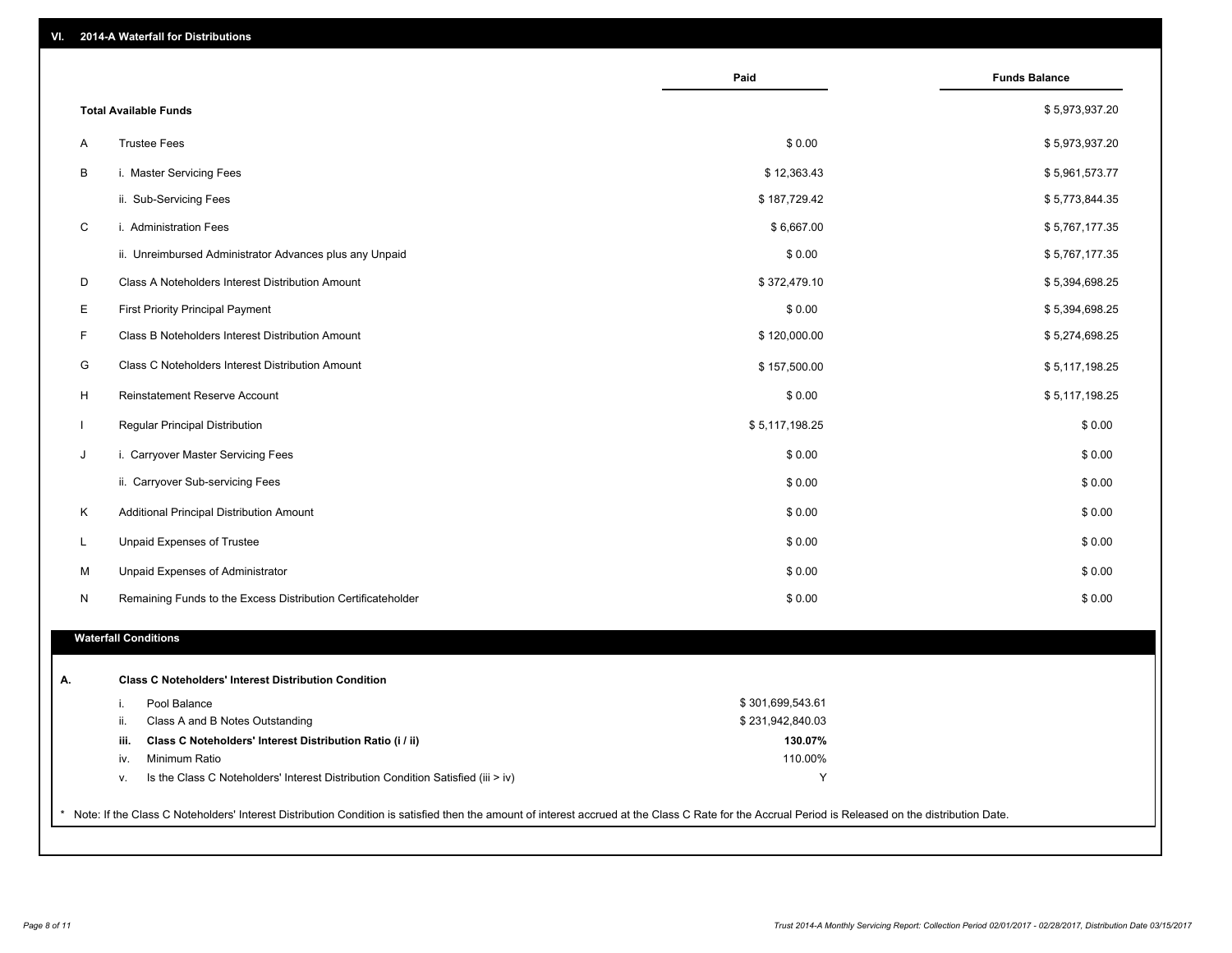| <b>Distribution Amounts</b>                                |                         |                         |                         |
|------------------------------------------------------------|-------------------------|-------------------------|-------------------------|
|                                                            | A1                      | A <sub>2</sub> A        | A <sub>2</sub> B        |
| Cusip/Isin                                                 | 784456AA3               | 784456AB1               | 784456AC9               |
| <b>Beginning Balance</b>                                   | \$9,942,840.03          | \$68,000,000.00         | \$68,000,000.00         |
| Index                                                      | <b>LIBOR</b>            | <b>FIXED</b>            | <b>LIBOR</b>            |
| Spread/Fixed Rate                                          | 0.50%                   | 3.05%                   | 1.15%                   |
| Record Date (Days Prior to Distribution)                   | 1 NEW YORK BUSINESS DAY | 1 NEW YORK BUSINESS DAY | 1 NEW YORK BUSINESS DAY |
| <b>Accrual Period Begin</b>                                | 2/15/2017               | 2/15/2017               | 2/15/2017               |
| <b>Accrual Period End</b>                                  | 3/15/2017               | 3/15/2017               | 3/15/2017               |
| Daycount Fraction                                          | 0.07777778              | 0.08333333              | 0.07777778              |
| Interest Rate*                                             | 1.27000%                | 3.05000%                | 1.92000%                |
| <b>Accrued Interest Factor</b>                             | 0.000987778             | 0.002541667             | 0.001493333             |
| <b>Current Interest Due</b>                                | \$9,821.32              | \$172,833.33            | \$101,546.67            |
| Interest Shortfall from Prior Period Plus Accrued Interest | $\mathsf{\$}$ -         | $\mathsf{\$}$ -         | $\mathcal{S}$ -         |
| <b>Total Interest Due</b>                                  | \$9,821.32              | \$172,833.33            | \$101,546.67            |
| <b>Interest Paid</b>                                       | \$9,821.32              | \$172,833.33            | \$101,546.67            |
| <b>Interest Shortfall</b>                                  | $\mathsf{\$}$ -         | $\mathsf{\$}$ -         | $\mathsf{\$}$ -         |
| <b>Principal Paid</b>                                      | \$5,117,198.25          | $\mathsf{\$}$ -         | $\mathsf{\$}$ -         |
| <b>Ending Principal Balance</b>                            | \$4,825,641.78          | \$68,000,000.00         | \$68,000,000.00         |
| Paydown Factor                                             | 0.043366087             | 0.000000000             | 0.000000000             |
| <b>Ending Balance Factor</b>                               | 0.040895269             | 1.000000000             | 1.000000000             |

\* Pay rates for Current Distribution. For the interest rates applicable to the next distribution date, please see https://www.salliemae.com/about/investors/data/SMBabrate.txt.

**VII. 2014-A Distributions**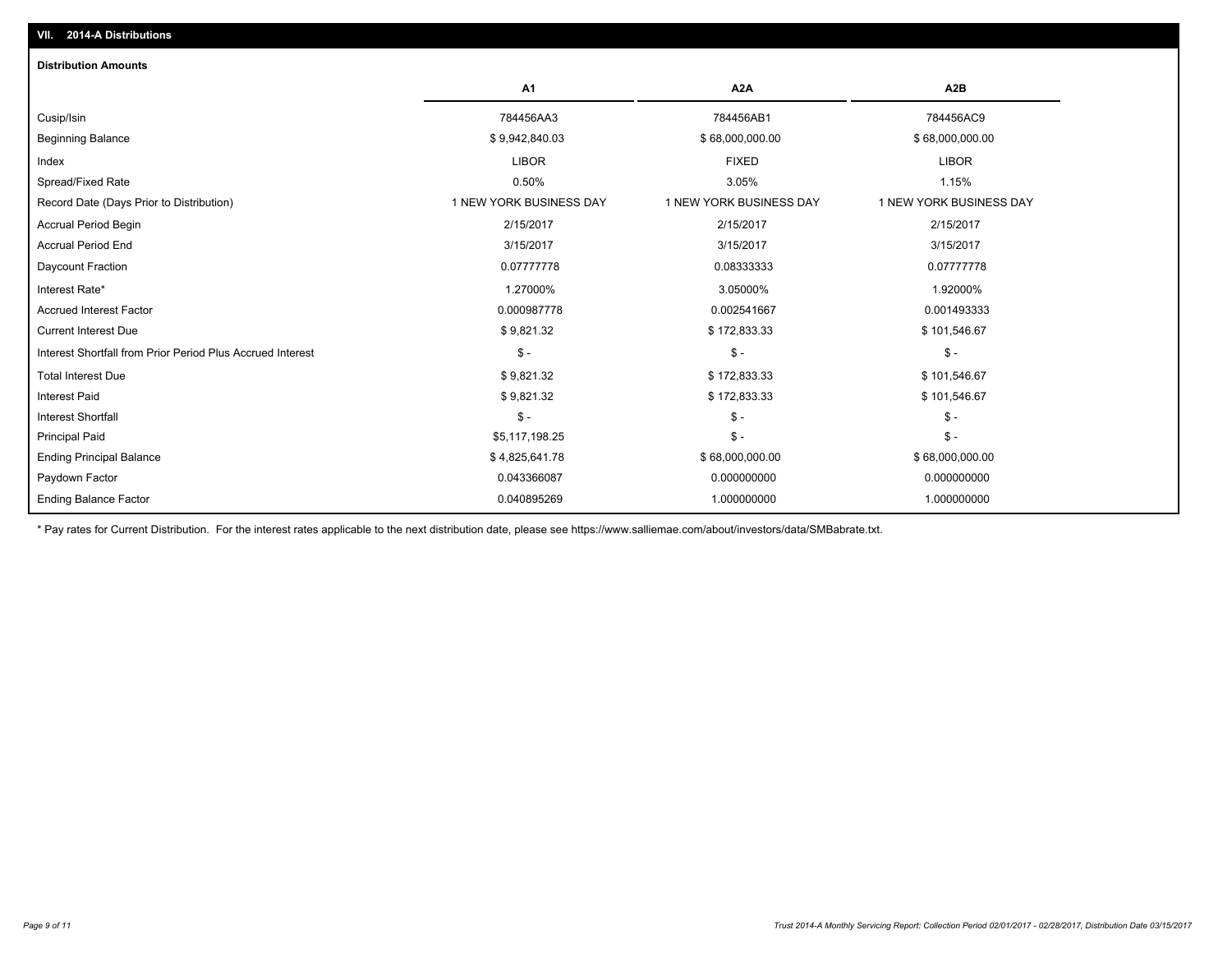| A3                      | в                       | С                       |
|-------------------------|-------------------------|-------------------------|
| 784456AD7               | 784456AE5               | 784456AF2               |
| \$50,000,000.00         | \$36,000,000.00         | \$42,000,000.00         |
| <b>LIBOR</b>            | <b>FIXED</b>            | <b>FIXED</b>            |
| 1.50%                   | 4.00%                   | 4.50%                   |
| 1 NEW YORK BUSINESS DAY | 1 NEW YORK BUSINESS DAY | 1 NEW YORK BUSINESS DAY |
| 2/15/2017               | 2/15/2017               | 2/15/2017               |
| 3/15/2017               | 3/15/2017               | 3/15/2017               |
| 0.07777778              | 0.08333333              | 0.08333333              |
| 2.27000%                | 4.00000%                | 4.50000%                |
| 0.001765556             | 0.003333333             | 0.003750000             |
| \$88,277.78             | \$120,000.00            | \$157,500.00            |
| $\mathsf{\$}$ -         | $\mathsf{\$}$ -         | $\frac{2}{3}$ -         |
| \$88,277.78             | \$120,000.00            | \$157,500.00            |
| \$88,277.78             | \$120,000.00            | \$157,500.00            |
| $\mathsf{\$}$ -         | $\mathsf{\$}$ -         | $S -$                   |
| $\mathsf{\$}$ -         | $\mathsf{\$}$ -         | $S -$                   |
| \$50,000,000.00         | \$36,000,000.00         | \$42,000,000.00         |
| 0.000000000             | 0.000000000             | 0.000000000             |
| 1.000000000             | 1.000000000             | 1.000000000             |
|                         |                         |                         |

\* Pay rates for Current Distribution. For the interest rates applicable to the next distribution date, please see https://www.salliemae.com/about/investors/data/SMBabrate.txt.

**VII. 2014-A Distributions**